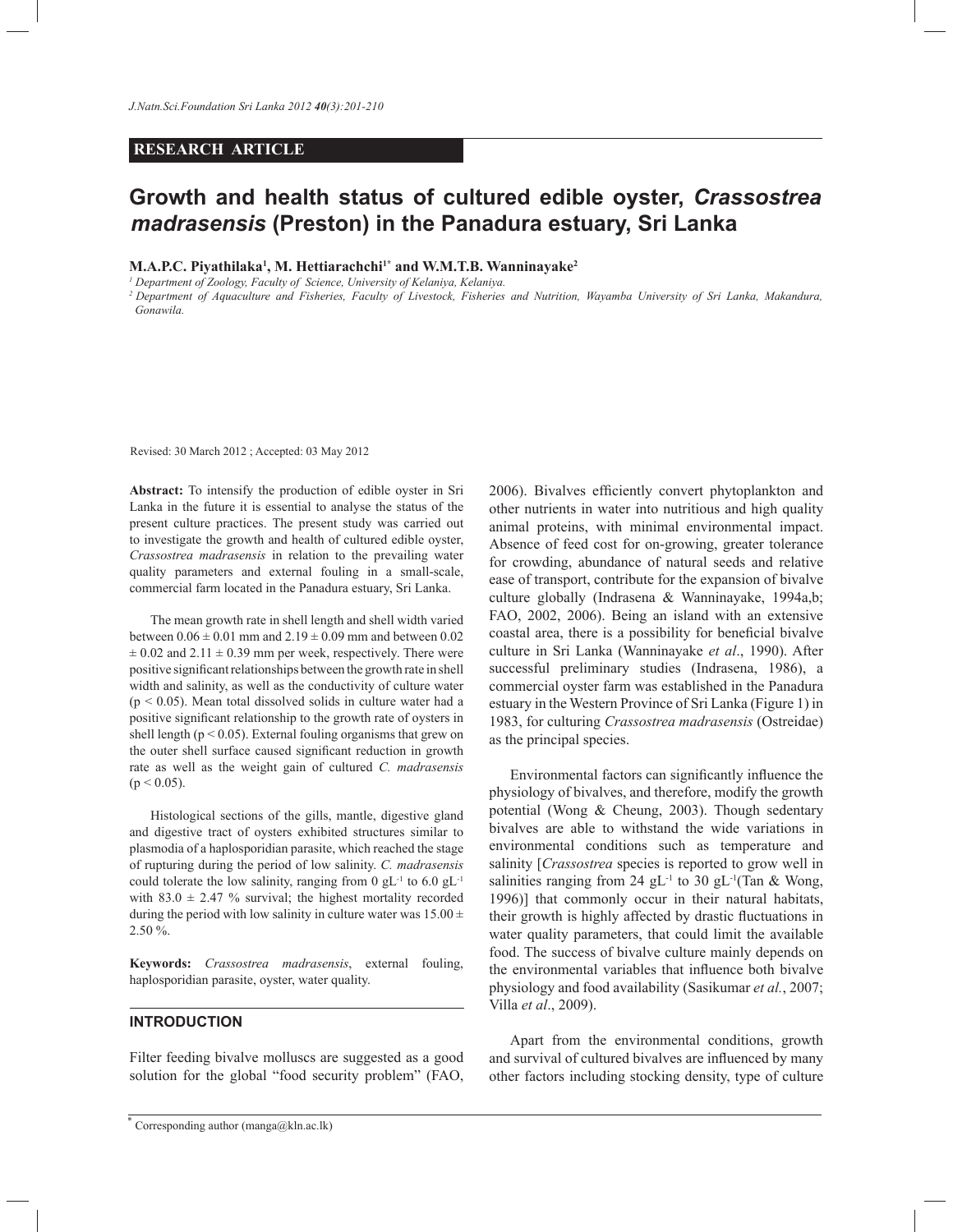

**Figure 1:** Location of the oyster farm at Panadura estuary, in the Western Province of Sri Lanka (Latitude: 6˚43'41.93" N – Longitude 79˚54'3.11"E)

unit, predation, fouling and cleaning regime (Bishop & Hooper, 2005). Decisions made by the farmers with regard to these factors are critical in influencing the production yield, operating cost and profitability (Josiah & Southgate, 2003).

> As all the other aqua-cultured organisms, bivalve culture throughout the world has been plagued by epizootics, the most severe of which have been those caused by Protozoa (Lester, 1989). Sudden mass mortalities in bivalve populations have been witnessed; epidemics in commercially exploited species have repeatedly struck the industry, sometimes causing virtual extinction (Lauckner, 1983).

> Growth retardations with mass mortalities in cultured *C. madrasensis* have been observed from time to time by Sri Lankan farmers. The exact reason/s for these conditions has/have not been investigated. The present study examines the effect of prevailing water quality parameters, external fouling and status of health on growth and mortality of oyster *C. madrasensis* cultured in a small-scale commercial farm, located in the Panadura estuary, Sri Lanka.

# **METHODS AND MATERIALS**

Young specimens of *C. madrasensis*, measuring  $20.00 \pm$ 0.50 mm in length and  $10.00 \pm 0.50$  mm in width were obtained from the spat collecters, cleaned using a metal brush to remove the epibionts (until all epibionts that could be seen with the naked eye are removed; shell surface of young *C.* m*adrasensis* had some unidentified bivalve larvae as epibionts) and the initial shell length (the distance between the end of umbo and the ventral shell margin), shell width (length at the widest axis of the body) and total body weight, were recorded for each oyster. Six (1-6) groups of plastic culture baskets (30.00  $\times$  25.50  $\times$  10.20 cm), were arranged with four replicate baskets in each group. Twenty young oysters (best stocking density based on preliminary studies conducted at the same site) were placed in each basket. The baskets were covered with lids and suspended from bamboo rafts (at 1.0 m depth) by strong nylon ropes, at the oyster farm located in the Panadura estuary. The experimental culture baskets were randomly placed among commercial culture baskets. The experimental period was from June to December 2007.

# *Growth of oysters in relation to prevailing water quality parameters*

Out of the six groups of culture baskets, group 1 was used for this experiment. Forty oysters from the selected group of baskets were randomly picked at biweekly intervals and the shell length and width of each oyster was measured to the nearest two decimal points. These data were used to calculate the increase in shell length  $(GR_L)$  and shell width  $(GR_W)$  per week, which was taken as the mean growth rate.

 Transparency was measured using a secchi disc. The water samples were obtained at a depth of 1.0 m where the culture baskets were suspended, to measure other parameters. A mercury bulb thermometer, a refractrometer, a pH probe (WTW–pH–315i, Germany), a multi parameter probe (WTW-Cond-340i, Germany) and a DO meter (WTW-Oxi-315i, Germany) were used to record water temperature, salinity, water pH, conductivity, total dissolved solids (TDS) and dissolved oxygen (DO) respectively, at biweekly intervals.

# *Mortality of cultured oysters*

The mortality of oysters in group 2 culture baskets was observed twice a month (biweekly), to obtain the percentage mortality.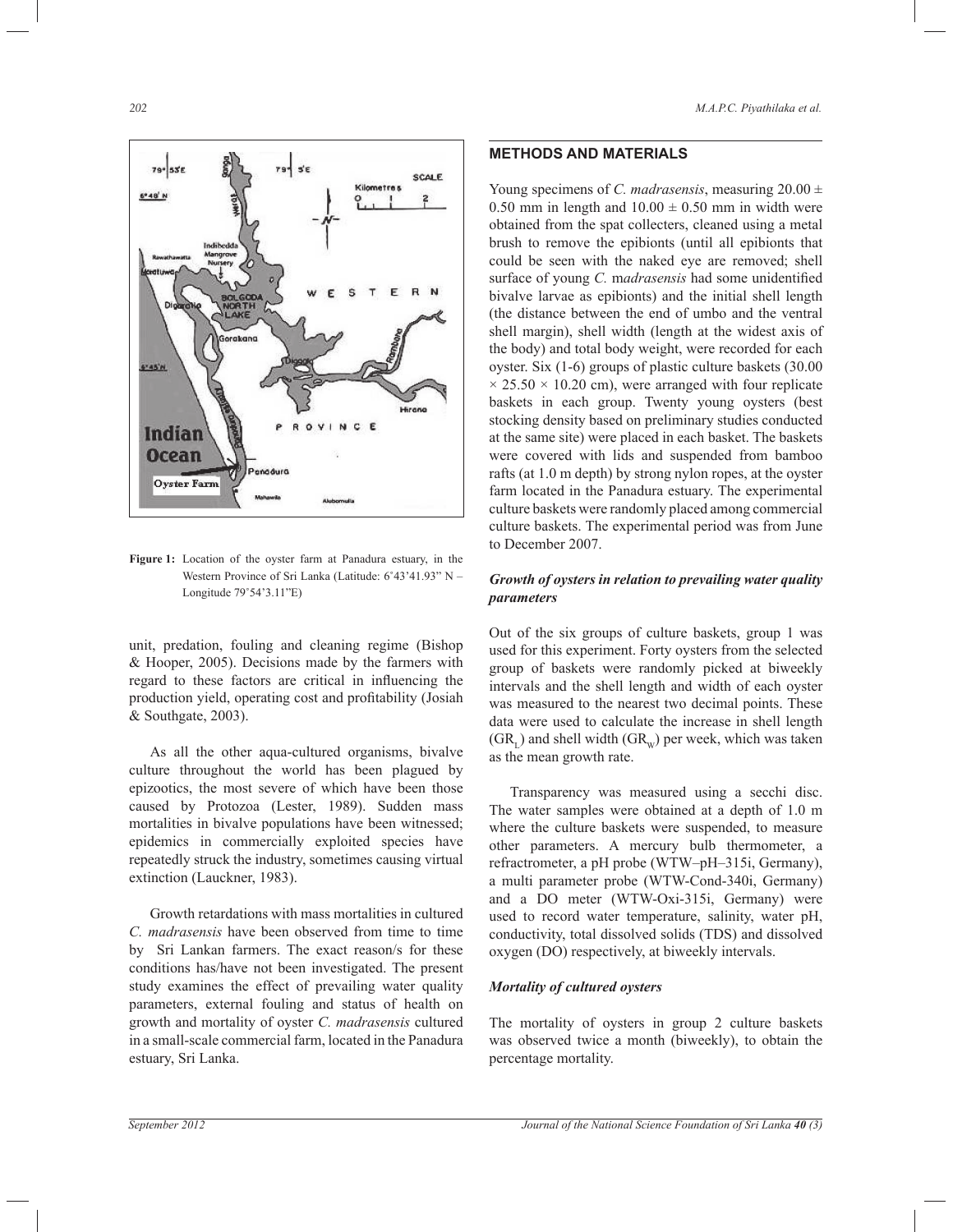### *Effect of external fouling on the growth of oysters*

Culture baskets of group 3 and 4 were used for this experiment. The oysters in one group of baskets were maintained without removing the external fouling organisms growing on the outer shell surface throughout the experimental period, while the other group was cleaned at biweekly intervals to remove epibionts growing on the shell. However, culture baskets in both groups were cleaned to ensure the natural water exchange.

 Forty oysters from each group of baskets were picked randomly and the shell length and shell width of all individuals were measured biweekly, to calculate the growth rate as increase in shell length  $(GR<sub>L</sub>)$  and shell width  $(GR_w)$  per week. At the end of the experiment, final body weights (with shell) of each oyster in both groups were recorded after cleaning the shell surface thoroughly (in the group of oysters that were not cleaned at biweekly intervals, shell surface was fully covered with epibionts such as barnacles, polychaete worms, sponges, tunicates and bivalve larvae). The mean weight gain of the oysters that were cleaned at biweekly intervals and of the oysters that were allowed to grow with external fouling organisms on the shell surface was then calculated.

#### *Health status of cultured C. madrasensis*

Random samples of five individuals of *C. madrasensis* were obtained monthly from the fifth group of baskets and brought to the laboratory. Their shells were opened carefully and the exposed body mass was checked for abnormalities, i.e. being watery (an abnormal condition of water retention in body mass), presence of water blisters, necrotic areas, etc. (Reantaso *et al*., 2001). Wet mounts of the gill, mantle, digestive gland and digestive tract tissues were prepared using 0.7 % saline solution, and were observed under a light microscope for parasites and/or pathogens and for any other abnormal conditions.

 Five oysters taken randomly from the last group of culture baskets at monthly intervals (sixth group) were used for histopathological studies. The gills, mantle, digestive gland and digestive tract of each oyster were fixed separately; sectioned and stained with haemotoxilin and eosin, using the standard procedure (Reantaso *et al*., 2001). The sections were observed under the light microscope for parasites and/or pathogens.

 Initially, random samples of young *C. madrasensis* were observed for abnormalities and for parasites/ pathogens using the same procedure (visual observations, microscopic observations of wet mounts and observation of histological preparations).

### *Statistical analysis*

Statistical analysis was performed with Minitab 14 software package. Linear regression analysis was used to check whether there were significant relationships between water quality parameters and growth rates of oysters  $(GR_L, GR_w)$ , and also between salinity and percentage mortality (PM). The two sample t test was used to determine whether there was a significant difference between the growth rates of oysters that were allowed to grow with and without external fouling organisms on their shell surfaces.

## **RESULTS**

Variations in the water quality parameters at culture site over the experimental period are presented in Table 1. Salinity, conductivity, total dissolved solids (TDS) and transparency significantly varied ( $p < 0.05$ ) from time to time over the experimental period. The salinity showed a wide variation that ranged from  $0.5 \pm 0.5$  to  $28.00 \pm 0.00$ ppt while conductivity of water ranged between  $0.37 \pm$  $0.02$  to  $10.52 \pm 0.02$  ms cm<sup>-1</sup>. The lowest TDS in the water at the culture site was  $0.90 \pm 0.00$  and the highest value was  $1730.50 \pm 20.50$  mg/L. The lowest transparency recorded was  $47.20 \pm 0.30$  cm, which increased up to  $178.75 \pm 0.75$  cm (Table 1).

 Over the experimental period, slight fluctuations [not significant ( $p > 0.05$ )] were observed in water temperature (varied between  $28.5 \pm 0.5$  and  $30.5 \pm 0.5$ °C), pH (ranged from  $7.13 \pm 0.07$  to  $8.61 \pm 0.05$ ) and DO (fluctuated between  $6.77 \pm 0.73$  and  $14.85 \pm 0.25$ mg/L). There were no significant differences in growth rates ( $GR<sub>L</sub>$  and  $GR<sub>w</sub>$ ) of cultured oysters with time, over the experimental period ( $p > 0.05$ ). Mean GR, and GR<sub>w</sub> varied between  $0.06 \pm 0.01$  and  $2.19 \pm 0.09$  and between  $0.02 \pm 0.02$  and  $2.11 \pm 0.39$  mm/week.

 Regression analysis revealed that there were no significant relationships ( $p > 0.05$ ) between the GR, or GR<sub>W</sub> of cultured *C. madrasensis* and the temperature, pH and DO at the culture site over the experimental period. Though there was no significant relationship between the conductivity or salinity of culture water and GR.  $(p > 0.05)$ , there were significant relationships between the conductivity, transparency as well as the salinity of culture water and GR<sub>w</sub> ( $p < 0.05$ ). On the other hand, TDS of culture water significantly correlated to the GR. of oysters ( $p < 0.05$ ), while it did not show a significant relationship to the  $GR_w (p > 0.05; Figure 2)$ .

 Percentage mortality (PM) of cultured oysters varied between  $0.00 \pm 0.00$  and  $15.00 \pm 2.50$  % during the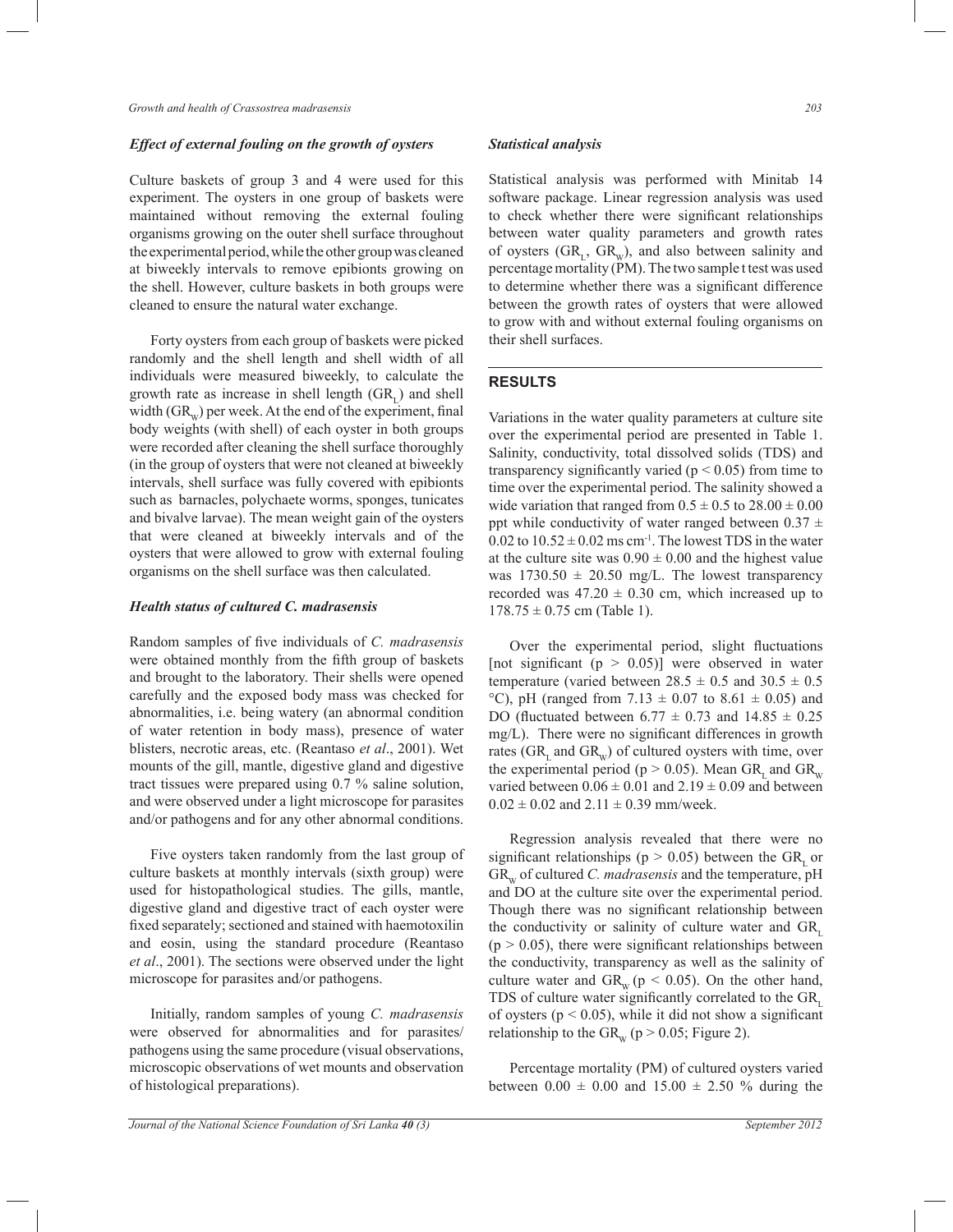| temperature, transparency, conductivity, salinity, pH, DO and TDS of water at the culture site and GR <sub>1</sub> , GR <sub>w</sub> of cultured oysters<br>Mean                                                                                                                             | GRW / mm week <sup>-1</sup>                                                                                                                                                                                                                                                                                                                                                                                                                          |  |  |  |  |  |  |                                                                                                                                                                                                                                                                                                                                                                    |
|----------------------------------------------------------------------------------------------------------------------------------------------------------------------------------------------------------------------------------------------------------------------------------------------|------------------------------------------------------------------------------------------------------------------------------------------------------------------------------------------------------------------------------------------------------------------------------------------------------------------------------------------------------------------------------------------------------------------------------------------------------|--|--|--|--|--|--|--------------------------------------------------------------------------------------------------------------------------------------------------------------------------------------------------------------------------------------------------------------------------------------------------------------------------------------------------------------------|
|                                                                                                                                                                                                                                                                                              | $GRL / mm$ week <sup>-1</sup>                                                                                                                                                                                                                                                                                                                                                                                                                        |  |  |  |  |  |  |                                                                                                                                                                                                                                                                                                                                                                    |
|                                                                                                                                                                                                                                                                                              | $LDSU$ mg $L-1$                                                                                                                                                                                                                                                                                                                                                                                                                                      |  |  |  |  |  |  | $\begin{tabular}{cccccccc} \hline initial & (n=5) & (n=5) & (n=5) & (n=5) & (n=5) & (n=5) & (n=5) & (n=5) & (n=5) & (n=5) & (n=5) & (n=5) & (n=5) & (n=5) & (n=5) & (n=5) & (n=5) & (n=5) & (n=5) & (n=5) & (n=5) & (n=5) & (n=5) & (n=5) & (n=5) & (n=5) & (n=5) & (n=5) & (n=5) & (n=5) & (n=5) & (n=5) & (n=5) & (n=5) & (n$                                    |
|                                                                                                                                                                                                                                                                                              | $DO/N$ ang L-1                                                                                                                                                                                                                                                                                                                                                                                                                                       |  |  |  |  |  |  |                                                                                                                                                                                                                                                                                                                                                                    |
|                                                                                                                                                                                                                                                                                              | Hq                                                                                                                                                                                                                                                                                                                                                                                                                                                   |  |  |  |  |  |  |                                                                                                                                                                                                                                                                                                                                                                    |
|                                                                                                                                                                                                                                                                                              | 5alinity/ppt                                                                                                                                                                                                                                                                                                                                                                                                                                         |  |  |  |  |  |  |                                                                                                                                                                                                                                                                                                                                                                    |
|                                                                                                                                                                                                                                                                                              | Conductivity/ ms cm <sup>-1</sup>                                                                                                                                                                                                                                                                                                                                                                                                                    |  |  |  |  |  |  |                                                                                                                                                                                                                                                                                                                                                                    |
|                                                                                                                                                                                                                                                                                              | Transparency/cm                                                                                                                                                                                                                                                                                                                                                                                                                                      |  |  |  |  |  |  |                                                                                                                                                                                                                                                                                                                                                                    |
|                                                                                                                                                                                                                                                                                              | Temperature/ °C                                                                                                                                                                                                                                                                                                                                                                                                                                      |  |  |  |  |  |  |                                                                                                                                                                                                                                                                                                                                                                    |
| Table 1:                                                                                                                                                                                                                                                                                     | $\begin{tabular}{ c c } \hline & \multicolumn{3}{ c }{\textbf{C}} & \multicolumn{3}{ c }{\textbf{C}} \\ \multicolumn{3}{ c }{\textbf{C}} & \multicolumn{3}{ c }{\textbf{C}} & \multicolumn{3}{ c }{\textbf{C}} \\ \multicolumn{3}{ c }{\textbf{C}} & \multicolumn{3}{ c }{\textbf{C}} & \multicolumn{3}{ c }{\textbf{C}} & \multicolumn{3}{ c }{\textbf{C}} \\ \multicolumn{3}{ c }{\textbf{C}} & \multicolumn{3}{ c }{\textbf{C}} & \multicolumn{3$ |  |  |  |  |  |  |                                                                                                                                                                                                                                                                                                                                                                    |
| experimental period and there was a significant negative<br>relationship between the PM and salinity of culture water<br>$(p < 0.05;$ Figure 3).<br>Figure 4 illustrates the $GR$ <sub>L</sub> and $GR$ <sub>w</sub> of two groups<br>of oysters whose outer shells were cleaned at biweekly |                                                                                                                                                                                                                                                                                                                                                                                                                                                      |  |  |  |  |  |  | intervals to remove external fouling organisms, and of<br>oysters that were not cleaned. At the beginning there was<br>no significant difference in growth rates between the two<br>groups, but later on a significantly higher $GRL$ and $GRw$<br>values ( $p < 0.05$ ) were exhibited by the group whose<br>outer shell surfaces were cleaned to remove external |
| September 2012                                                                                                                                                                                                                                                                               |                                                                                                                                                                                                                                                                                                                                                                                                                                                      |  |  |  |  |  |  | Journal of the National Science Foundation of Sri Lanka 40 (3)                                                                                                                                                                                                                                                                                                     |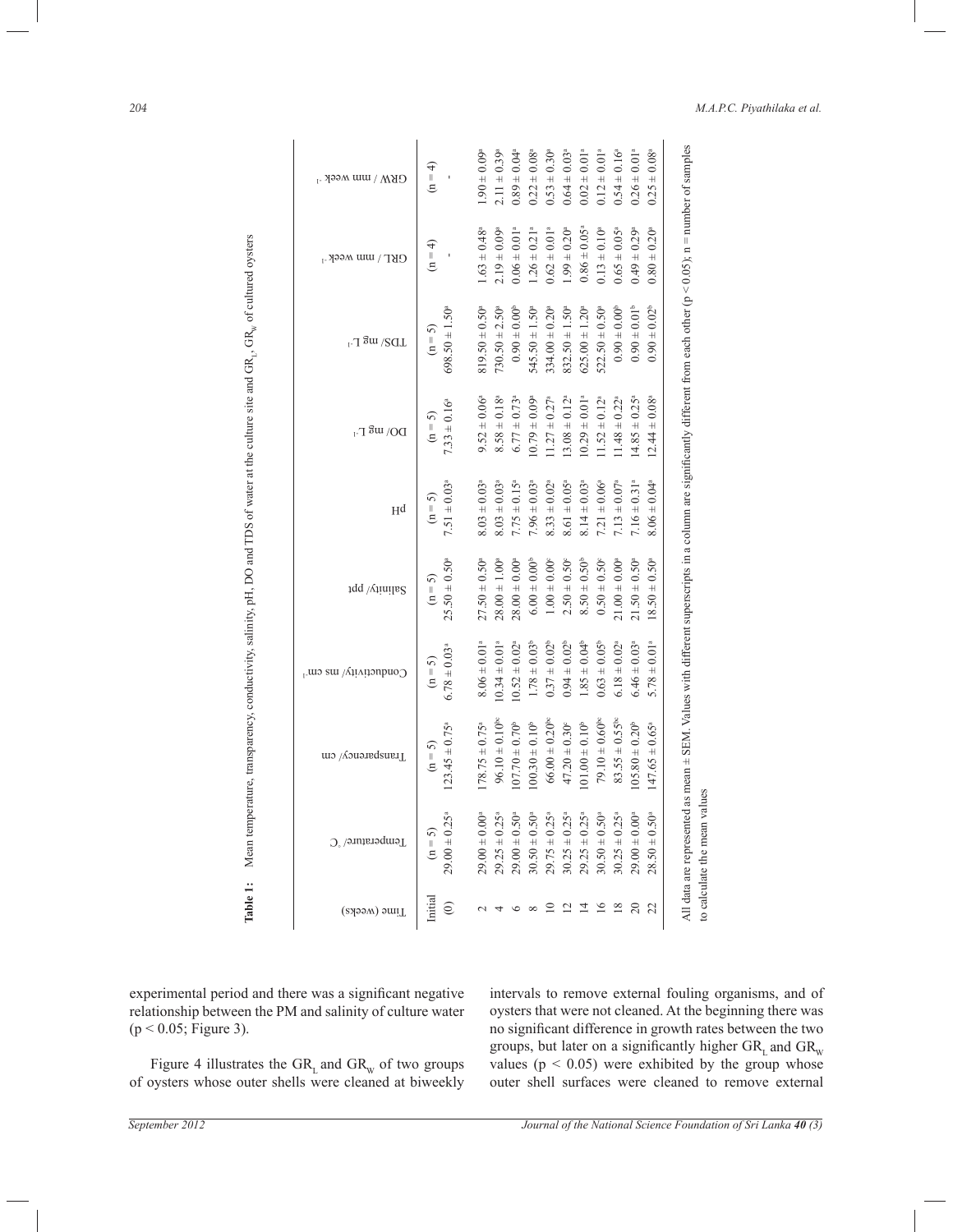*Growth and health of Crassostrea madrasensis 205*



Figure 2: Fluctuations in mean total dissolved solids (TDS), transparency, salinity, conductivity of culture water [(a) & (b)] and the changes in mean growth rates of cultured *C. madrasensis*  $[(c); \pm$  SEM] over the experimental period



**Figure 3:** Percentage mortality (PM) of cultured *C. madrasensis* (±SEM) in relation to salinity of water at the culture site







**Figure 4:** Changes of mean growth rate of oysters [in length, (a) and in width,  $(b) \pm$  SEM] grown with external fouling and without external fouling on the shell surface



Figure 5: Mean initial and final weights ( $\pm$  SEM) of oysters grown with external fouling and without external fouling on the shell surface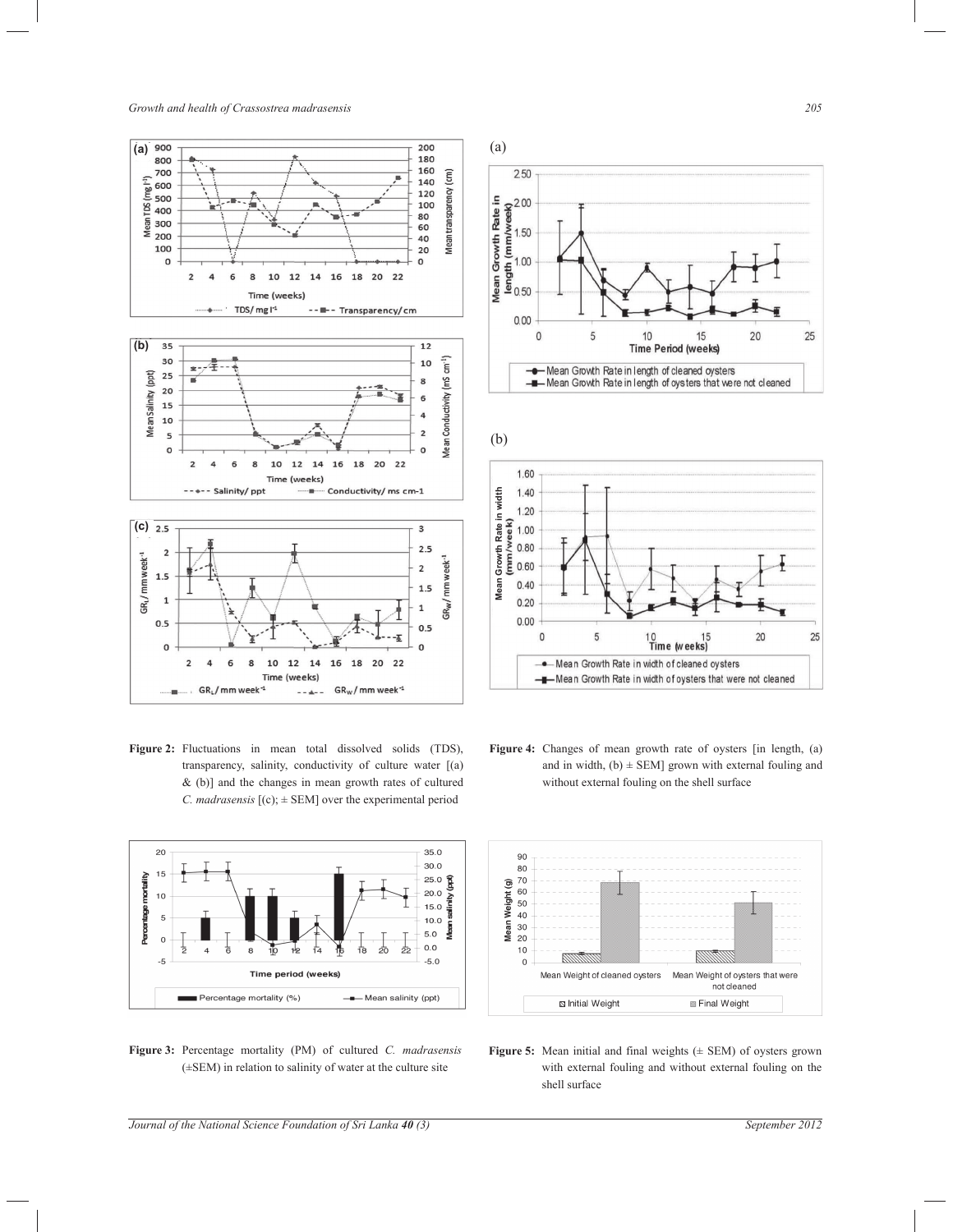

**Figure 6:** (a)- Gills of a healthy oyster; (b)- gills of an oyster showing structures similar to plasmodia (arrows); (c)- mantle tissue of a healthy oyster; (d)- mantle tissue of an oyster showing structures similar to plasmodia (arrows) of a haplosporidian parasite

fouling organisms settled on the shell. Despite the fact that the initial weights of oysters in both groups were not significantly different, the final weight of the group of oysters whose shell surfaces were regularly cleaned was significantly higher than that of oysters that were not cleaned of external fouling organisms ( $p < 0.05$ ; Figure 5).

 The young oysters that were observed initially did not have any abnormal condition and they were free from any parasite/pathogen. The body mass of oysters did not show water blisters, necrotic areas or any other abnormality at the end of the rearing period; there were no watery oysters. The wet mount preparations of different tissues of oysters did not reveal any abnormal condition. Histopathological sections of gills, mantle, digestive tract and digestive gland showed unusual structures, which were presumptively identified as plasmodia of a haplosporidian parasite (Figures 6 and 7). These structures in the oyster samples, which were collected during the low salinity period exhibited an appearance of rupturing and releasing spore-like small bodies (Figure 8).

# **DISCUSSION**

During the present study, prevailing water quality parameters at the culture site of the Panadura estuary, Sri Lanka were recorded along with the growth rate of the oyster, *C. madrasensis* for a period of seven months. The results revealed that the growth rate, when measured as increase in width  $(GR_w)$ , shows significant positive relationships to the salinity, transparency and conductivity of culture water (p < 0.05). Sasikumar *et al*. (2007) recorded cessation of growth in *C. madrasensis* cultured in Mulki estuary, Karnataka, India when salinity levels dropped below  $1 \text{ gL}^{-1}$ . According to these authors, the resumption in oyster growth rate occurred with increase in salinity of the estuarine water. Appukutan *et al*. (1998) reported similar trends in *C. madrasensis* cultured in Dharmadan estuary, India. According to Sasikumar *et al*. (2007), *C. madrasensis* could tolerate salinity changes from  $0 - 41$  gL<sup>-1</sup> with cessation and resumption of growth, under unsuitable and suitable salinity, respectively. These authors have proposed that it could be cultured throughout the year in estuaries with seasonal changes in salinity as this species of oyster could adapt and survive.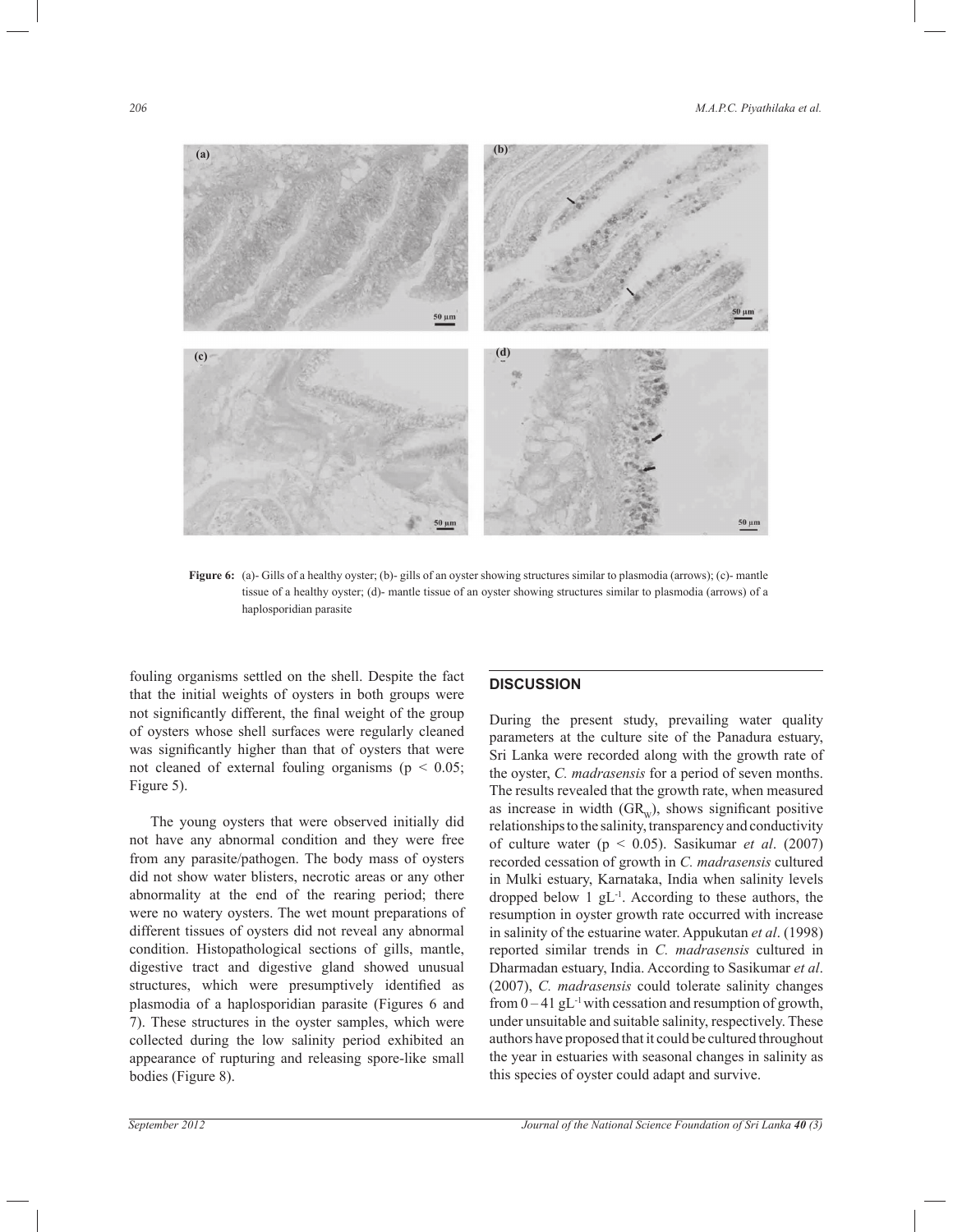# *Growth and health of Crassostrea madrasensis 207*



**Figure 7:** (a)- Digestive tract of a healthy oyster; (b)- digestive tract of an oyster showing structures similar to plasmodia (arrows); (c)- digestive gland of a healthy oyster and (d)- digestive gland of an oyster showing structures similar to plasmodia (arrows) of a haplosporidian parasite.



**Figure 8:** (a)-Structures similar to plasmodia of a haplosporidian parasite which is not in the state of rupturing (arrows); (b)-rupturing of the plasmodia like structures (thick arrows) dispersing small masses (thin arrows).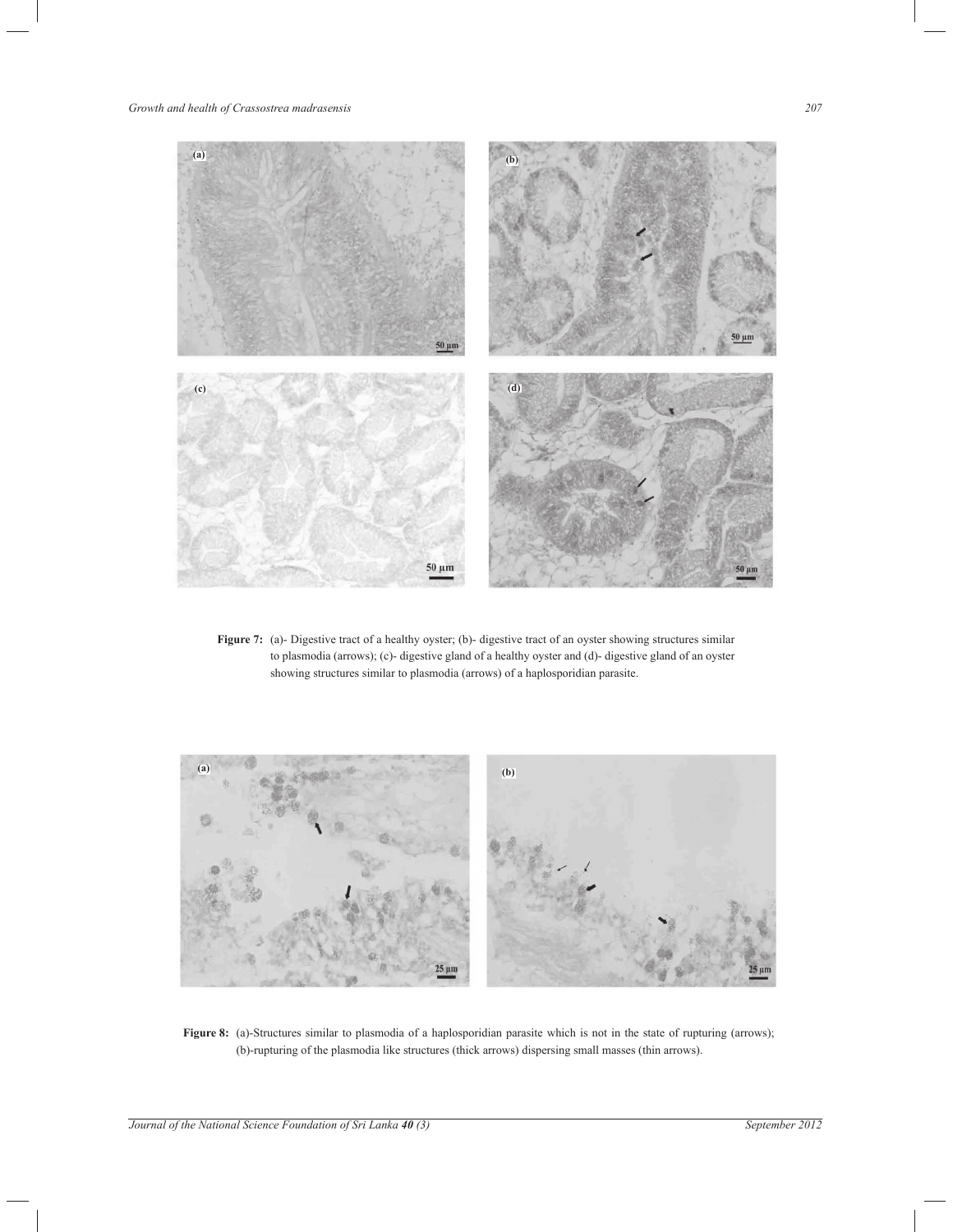Results of the present study show that the growth rate of oyster *C. madrasensis*, when measured as the rate of increase in length  $(GR<sub>L</sub>)$ , has a significant positive relationship ( $p < 0.05$ ) to the total dissolved solids (TDS) in culture water. Langdon and Newell (1990) have pointed out that oysters and mussels, apart from phytoplankton, also feed on detritus from sediment, dead phytoplankton and zooplankton and bacteria. The significant positive relationship between the growth rate of oyster and TDS of culture water observed during the present study could be due to the use of such items (that contribute for higher TDS) as food by *C. madrasensis* cultured in Panadura estuary, Sri Lanka.

 However, during the present study, growth rates of oyster *C. madrasensis* did not show any significant relationship with temperature, transparency, pH and DO. The values of these parameters may be within the optimum ranges for the oyster due to good flow rate of the Panadura estuary that prevailed over the experimental period. According to Sasikumar *et al*. (2007) environmental changes, mainly temperature, appear to have much less influence on growth rate of oysters cultured in tropical areas.

 According to available literature, in *Crassostrea* species, survival could exceed 75 % if the water salinity remains between 24 −30 ppt (Tan & Wong, 1996). Low salinity of culture water can depress shell and meat growth in oysters, through reduced mineral availability and stress-induced depression of metabolic activity (Rao & Nayar, 1956 cited by Sasikumar *et al*., 2007); these authors stated that *C. madrasensis* does not die due to low salinity. However, during the present study, mortality of oysters was recorded at low salinities in culture water indicating that there could be some other contributing factors, in addition to the low salinity, causing mortality of *C. madrasensis* of Panadura estuary.

 The growth of fouling organisms on the shell surface often leads to decrease in the growth and survival of bivalves in suspended culture or reduces the value of the cultured species (Lodeiros *et al*., 2007). Lodeiros *et al.* (2002) observed a significant reduction of growth in different bivalve species and suggested that the limitation of valve opening in bivalves due to the weight of fouling organisms added to the shells of host, could be the reason for growth retardation. In addition, fouling organisms settled on the shell of bivalves such as barnacles, limpets, sponges and polychaetes can affect the health of oysters (Reantaso *et al*., 2001). During the present study, the mean growth rates  $(GR_L)$  and  $GR_w$ ) recorded for the oysters that were defouled at biweekly intervals were significantly higher ( $p < 0.05$ ) than those of oysters,

which were not cleaned. Mean final weight of regularly defouled oysters was also significantly higher ( $p < 0.05$ ) than that of the oysters, which were not cleaned over the experimental period.

 Some of the negative effects of external fouling are related to the reduction of water flow through culture enclosures that decrease the availability of food particles, dissolved oxygen in water and limit the dispersal of waste products. In addition, fouling filter feeding organisms could compete for food particles with the cultured bivalves or cause physical impairment (Lodeiros *et al*., 2002; Bishop & Hooper, 2005), while exerting strain on culture equipment due to excess weight of fouling organisms (Pit & Southgate, 2003). During the present study, culture baskets were defouled thoroughly allowing good water flow and only the external fouling organisms that were settled on the surface of shells were not removed to investigate the effect of them on the growth of oysters. The effect of interference by external fouling on opening and closing of valves seems to be greater on bivalves that lie on one side, such as oysters, as they have to use a greater force to lift the upper valve (Lodeiros *et al.,*  2007). Pit and Southgate (2003) reported that cleaning and removal of fouling organisms at every 2 or 4 weeks promoted the growth of *Pinctada maxima* juveniles in Indonesia and decreased the shell deformities compared to the oysters that were cleaned at every 8 or 16 weeks intervals. During the present study, defouling was done at two week intervals and it would be important to investigate the most suitable time intervals that give the maximum growth of *C. madrasensis* at the Panadura estuary, so that a cost effective cleaning programme could be adopted, as cleaning and removal of fouling organisms is a costly exercise (when man hours are assessed).

 Protists in phylum Haplosporidia parasitize members of at least eight invertebrate phyla in freshwater and marine environments worldwide (Burreson & Ford, 2004), while haplosporidians in the genus *Bonamia* are known exclusively from oysters in euhaline to polyhaline coastal environments (Carnegie & Cochennec-Laureau, 2004; Paveena *et al*., 2008). Though the literature on diseases of cultured bivalves is extensive, there is no published work on diseases of cultured bivalves in Sri Lanka.

 In the present study, parasites / pathogens or abnormalities were not observed in wet mount preparations of different tissues of cultured oysters. However, structures similar to plasmodia of a haplosporidian parasite (according to Lauckner, 1983; Balseiro *et al*., 2006; Carnegie *et al*., 2006; Abollo *et al*., 2008), were observed in histopathological preparations.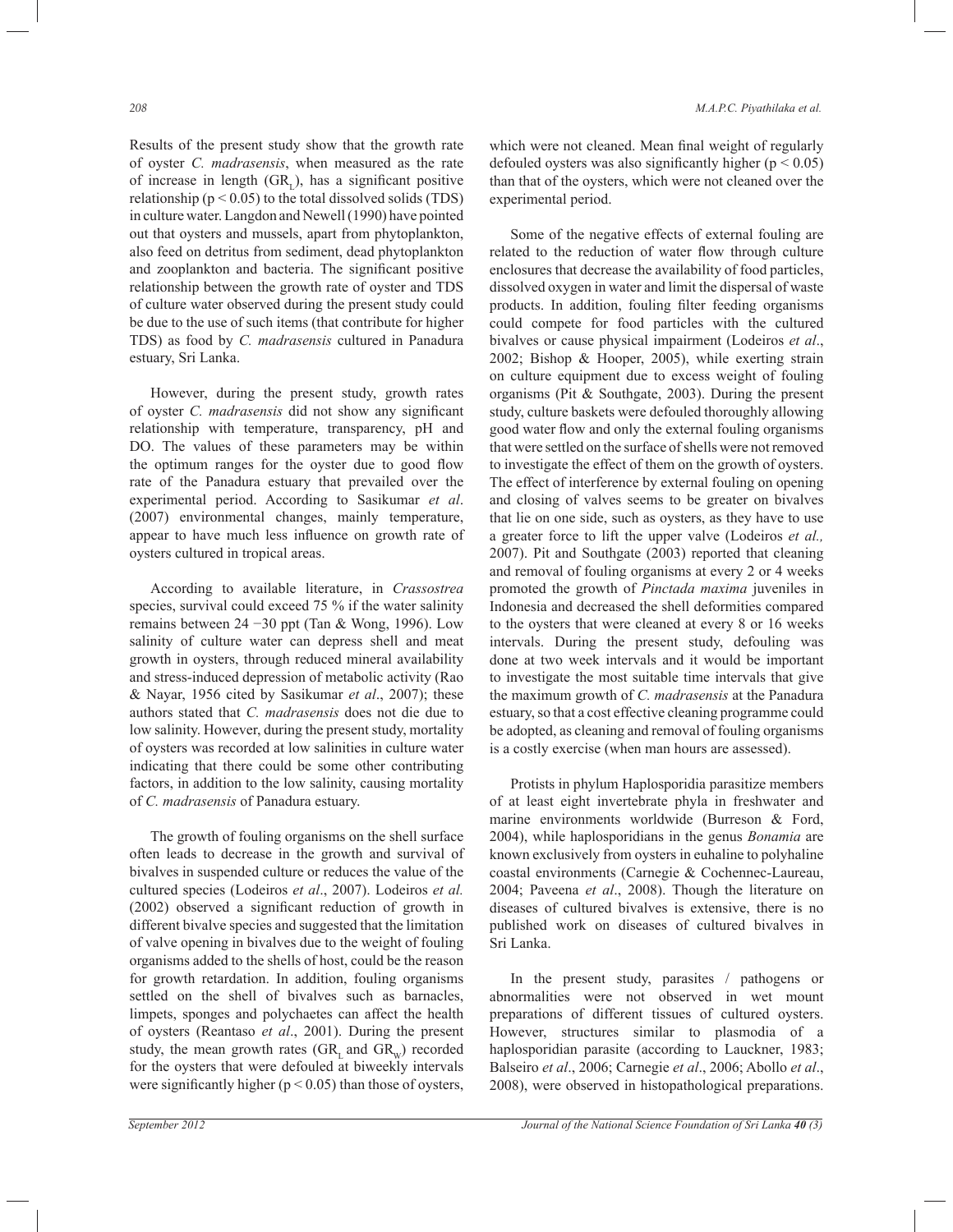Rupturing of those plasmodia like structures and releasing spore-like small bodies were common in the oyster samples obtained during the period that the salinity of culture water became low. It would be interesting to perform definite diagnosis of those structures and to find out whether they contributed for the mortality of oysters recorded during the low salinity period of the present study. When the oyster production is expanded and intensified in the future, the diseases, which currently seem to be insignificant could become serious. Therefore, the present knowledge of health status is an essential pre-requisite for assessing whether disease profiles are changing as the industry expands/ intensifies.

### **CONCLUSION**

Growth retardations of oyster, *C. madrasensis* was observed when the culture water was having low salinity, low transparency, low conductivity and low total dissolved solids. External fouling organisms that grew on the outer shell surface reduced the growth rate of cultured oysters significantly; regular defouling increased the growth rate. Cultured *C. madrasensis* seemed to be susceptible to a parasitic disease causing mortality at the time of salinity stress (during the period that the salinity of culture water became low).

#### **Acknowledgement**

We would like to thank the late Mr. W.R.R. Fernando, owner of the bivalve farm for his kind corporation rendered to us in carrying out this research work.

### **REFERENCES**

- 1. Abollo E., Ramilo A., Casas M., Comesana P., Cao A., Carballal M.J. & Villalba A. (2008). First detection of the protozoan parasite *Bonamia exitiosa* (Haplosporidia) infecting flat oyster *Ostrea edulis* grown in European waters. *Aquaculture* **274**: 201 − 207.
- 2. Appukuttan K.K., Kripa V., Velayudan T.S., Mohamed K.S., Victor A.C.C., Kuriakose P.S., Laxmilatha P. & Muthiah P. (1998). Farming experiments and transfer of technology of bivalve culture along the Southwest coast of India. *NAGA*, *The ICLARM Quarterly* **21**(3): 23 − 26.
- 3. Balseiro P., Conchas R.F., Montes J., Leon J.G., Novoa B. & Figueras A. (2006). Comparison of diagnosis techniques for the protozoan parasite *Bonamia ostreae* in flat oyster *Ostrea edulis. Aquaculture* **261**: 1135 − 1143.
- 4. Bishop M.J. & Hooper P.J. (2005). Flow, stocking density and treatment against *Polydora* spp.: influences on nursery growth and mortality of the oysters *Crassostrea virginica* and *C. ariakensis*. *Aquaculture* **246**: 251 − 261.
- 5. Burreson E.M. & Ford S.E. (2004). A review of recent

information on the Haplosporidia, with special reference to *Haplosporidium nelsoni* (MSX disease). *Aquatic Living Resources* **17**: 499 − 517.

- 6. Carnegie R.B. & Cochennec-Laureau N. (2004). Microcell parasites of oysters: recent insights and future trends. *Aquatic Living Resources* **17**: 519 − 528.
- 7. Carnegie R.B., Burreson E.M., Hine P.M., Stokes N.A., Audemard C., Bishop M.J. & Peterson C.H. (2006). *Bonamia perspora* n. sp. (Haplosporidia), a parasite of the oyster *Ostrea equestris*, is the first *Bonamia* species known to produce spores. *Journal of Eukaryotic Microbiology* **53**(4): 232 − 245.
- 8. FAO, Inland water resources and Aquaculture service (2002). Review of the state of world aquaculture. *FAO Fisheries Circular. No. 886, Rev. 2*. Inland Water Resources and Aquaculture Service, Fishery Resources Division, FAO Fisheries Department, Rome, Italy.
- 9. FAO, Inland water resources and Aquaculture service (2006). State of world aquaculture, *FAO Fisheries Department. No. 500*. Inland Water Resources and Aquaculture Service, Fishery Resources Division, FAO Fisheries Department, Rome, Italy.
- 10. Indrasena W.M. (1986). Preliminary studies on the culture of *Crassostrea madrasensis* in Puttalam Lagoon, on the North Western coast of Sri Lanka. *Proceedings of first Asian Fisheries Forum.* Asian Fisheries Society, Manila Philippines, pp. 79 − 80.
- 11. Indrasena W.M. & Wanninayake W.M.T.B. (1994a). Introduction of the marine brown mussel, *Perna perna* into a brackish water lagoon for commercial raft culture. *Bulletin of Aquaculture Association*, *Canada* **94**(2): 33 − 35.
- 12. Indrasena W.M. & Wanninayake W.M.T.B. (1994b). Experimental oyster culture in the Kala-Oya estuary and in the Puttalam Lagoon in Sri Lanka. *Bulletin of Aquaculture Association*, *Canada* **94**(2): 30 − 32.
- 13. Josiah H.P. & Southgate P.C. (2003). Fouling and predation; how do they affect growth and survival of the pearl oyster, *Pinctada margaritifera*, during nursery culture? *Aquaculture International* **11**: 545 − 555.
- 14. Langdon C.J. & Newell R.I.E. (1990). Utilization of detritus and bacteria as food sources by two bivalves suspension feeders; the oyster *Crassostrea gigas* and the mussel *Geukensia demissa*. *Marine Ecology* **58**: 229 − 310.
- 15. Lauckner G. (1983). *Diseases of Marine Animals*. Introduction, Bivalvia to Scaphopoda (ed. O. Kinne) , pp. 467 − 848. Biologische Anstalt Helgoland, Hamburg, Germany.
- 16. Lester R.J.G. (1989). Diseases of cultured molluscs in Australia. *Advances in Tropical Aquaculture* **9**: 207 − 276.
- 17. Lodeiros C., Galindo L., Buitrago E. & Himmelman J. (2007). Effect of mass and position of artificial fouling added to the upper valve of the mangrove oyster, *Crassostrea rhizophorae* on its growth and survival. *Aquaculture* **262**: 168–171.
- 18. Lodeiros C., Pico D., Prieto A., Noelis N. & Guerra A. (2002). Growth and survival of the pearl oyster, *Pinctada imbricate* in suspended and bottom culture in the Gulfo de Cariaco, Venezuela. *Aquaculture International*